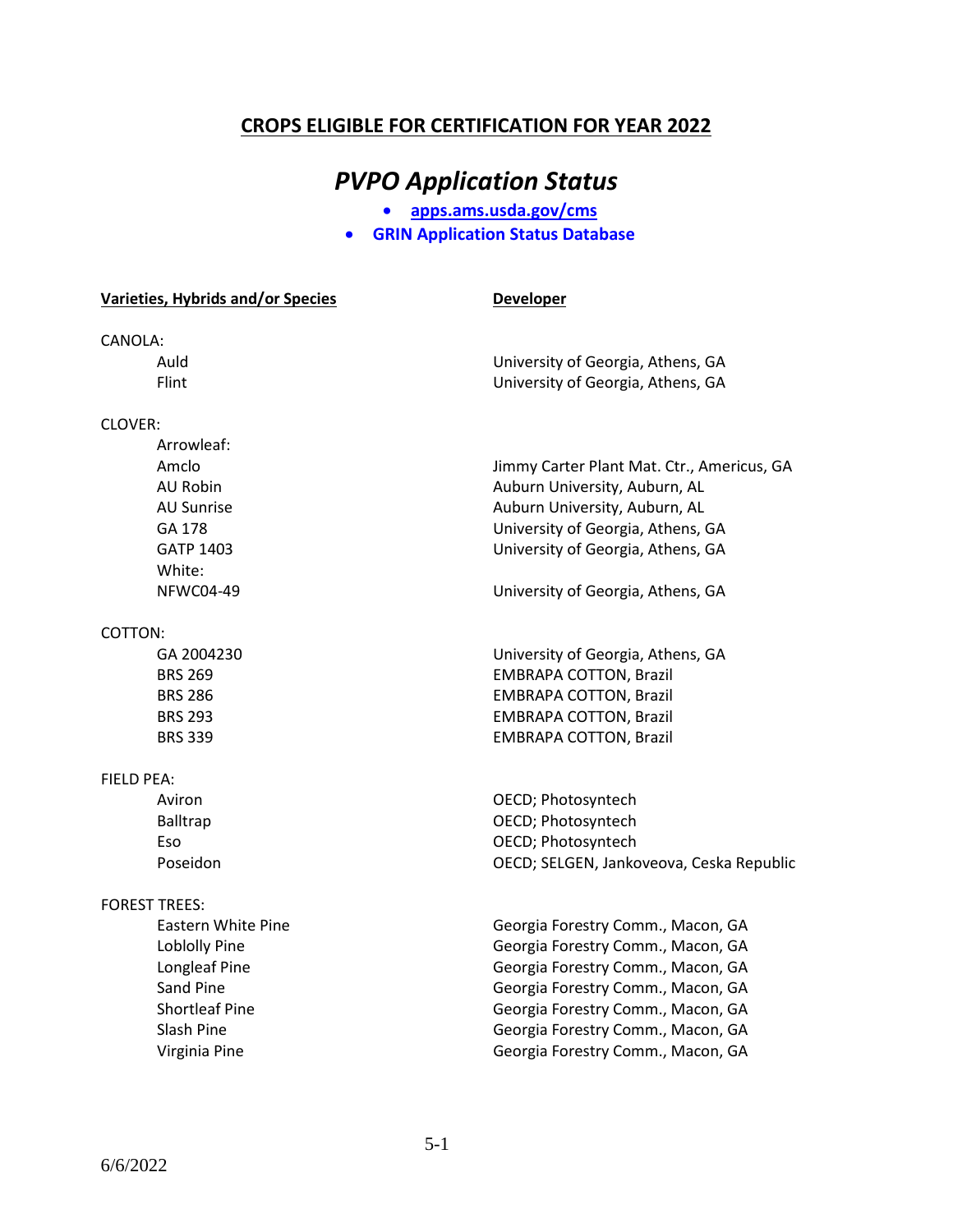GRASSES: *(continued) Alfalfa Bermuda Turf (Sprigs/Sod/Seed):* Bimini Bethel Farms, LLLP Celebration **Solutions**, Mt. Pleasant, SC Discovery **Solutions**, Mt. Pleasant, SC Imperial Ultra Dwarf **Bethel Farms**, Arcadia, FL Mini Verde Turfgrass America, Camilla, GA Princess 77 Seeds West, Inc., Yuma, AZ *Bermuda:* CC II University of Georgia, Athens, GA Russell **Auburn University, Auburn, AL** *Blue Grass:* Southern Blue Texas A & M, College Station, TX *Brunswickgrass:*

*Buffalo Grass:*

*Centipede Turf/Seed:*

GA 984 University of Georgia, Athens, GA

Latitude 36 Oklahoma State University, Stillwater, OK Midlawn University of Georgia, Athens, GA North Bridge **Calculation** Bridge **Oklahoma State University, Stillwater, OK** Patriot Oklahoma State University, Stillwater, OK Tahoma 31 Oklahoma State University, Stillwater, OK Tidwarf University of Georgia, Athens, GA TifEagle University of Georgia, Athens, GA TifGrand University of Georgia, Athens, GA Tifgreen University of Georgia, Athens, GA TifSport University of Georgia, Athens, GA TifTuf (DT1) University of Georgia, Athens, GA Tifton 10 University of Georgia, Athens, GA Tifway University of Georgia, Athens, GA Tifway II University of Georgia, Athens, GA

Coastal University of Georgia, Athens, GA Tifton 44 University of Georgia, Athens, GA Tifton 78 University of Georgia, Athens, GA Tifton 85 University of Georgia, Athens, GA

Sunbelt Blue Texas A & M, College Station, TX

Doncorae Jimmy Carter Plant Mat. Ctr., Americus, GA

Density Blade Runner Farms, Texas

Hammock Environmental Turf, Inc. TifBlair University of Georgia, Athens, GA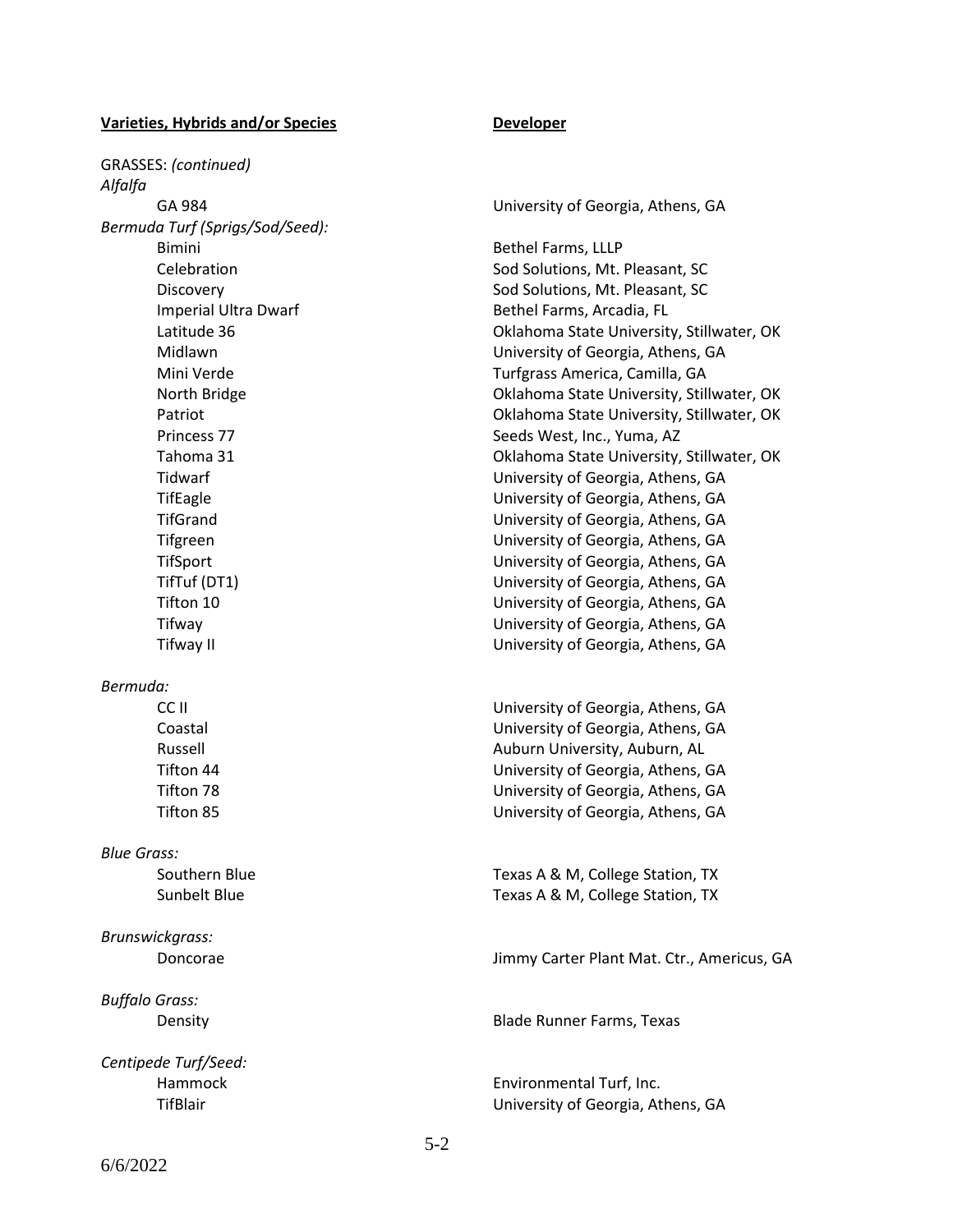*Bahia:*

*Millet – Proso:*

*Miscanthus:*

*Paspalum Turf (Sprigs/Sod):*

*Perennial Peanut:*

*Ryegrass:*

*St. Augustine (Sprigs/Sod):*

#### *Tall Fescue:*

*Zoysia Turf (Sprigs/Sod):*

Tift TC458 University of Georgia, Athens, GA

Pensacola Jimmy Carter Plant Mat. Ctr., Amercius, GA Tifton 9 University of Georgia, Athens, GA TifQuik University of Georgia, Athens, GA UF-Riata University of Florida, Gainesville, FL

Dove Jimmy Carter Plant Mat. Ctr., Americus, GA

Freedom Mississippi State University, Starkville, MS

Aloha Environmental Turf, Inc. Platinum TE Turf Ecosystems, LLC, Boerne, TX Salam Southern Turf Nurseries Seadwarf **Environmental Turf Nurseries, Punta Gorda, FL** Sealsle I University of Georgia, Athens, GA SeaIsle 2000 University of Georgia, Athens, GA SeaIsle Supreme **Example 20** University of Georgia, Athens, GA SeaStar University of Georgia, Athens, GA

Cowboy University of Georgia, Athens, GA Florigraze Gordon Prine, University of Florida, Gainesville, FL

Grazer **Grazer University of Georgia, Athens, GA** 

Delta Shade **Environmental Turf**, Inc. NUF76 University of Florida, Gainesville, FL Sapphire Sod Solutions, Mt. Pleasant, SC

GA 186 University of Georgia, Athens, GA Georgia 5 University of Georgia, Athens, GA Jesup-Endophyte Infected University of Georgia, Athens, GA Kentucky 31 University of Kentucky, Lexington, KY

Belair USDA/ARS, Tifton, GA Cavalier Texas Agricultural Exp. St. & Texas A&M Companion **Patten Seed Company, Lakeland, GA** De Anza University of California, Riverside, CA

6/6/2022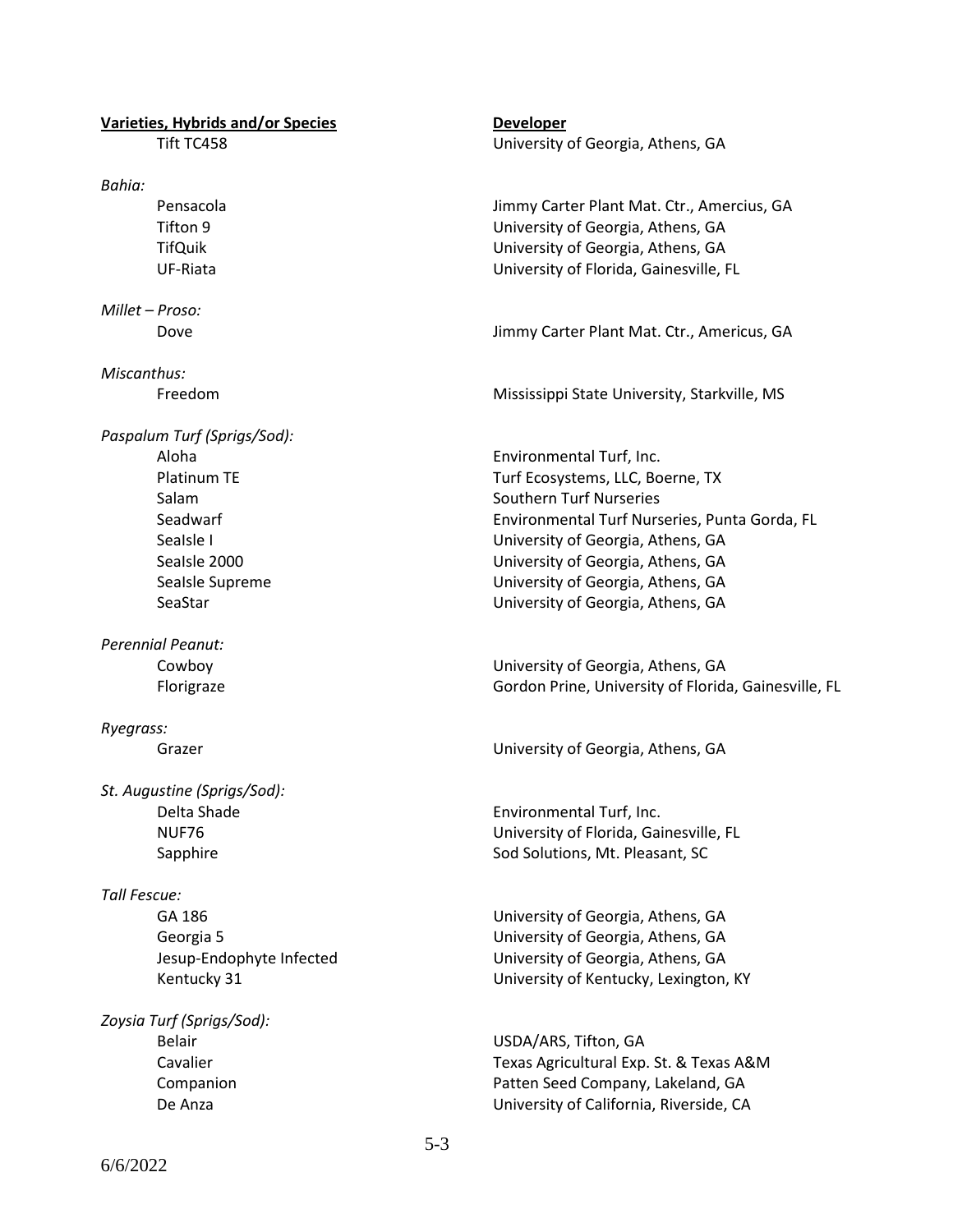GRASSES: *(continued)*

INDUSTRIAL HEMP:

#### LESPEDEZA:

#### LUPINE:

### MUSCADINE:

#### OKRA:

Dwarf Stalk Long Green Pod F.A. Richter & Co. Cairo, GA

El Toro University of California, Riverside, CA Emerald USDA/ARS, Beltsville, MD Empire **Solutions**, Mt. Pleasant, SC Empress Empress Sod Solutions, Mt. Pleasant, SC Icon-Zoysia macrantha Ozbreed, New South Wells Innovation Texas A & M, College Station, TX JaMur Blade Runner Farms, Texas L1F (Trinity) Blade Runner Farms, Texas Lazer **Texas A & M, College Station, TX** M60 (Prizm) Blade Runner Farms M66 (Stadium) Blade Runner Farms M85 (Primo) Blade Runner Farms Meyer USDA/ARS, Beltsville, MD Palisades Texas Agricultural Exp. St. & Texas A&M **Pristine Flora Environmental Turf, Inc.** Royal Texas Agricultural Exp. St. & Texas A&M Ultimate Flora **Environmental Turf**, Inc. Zenith Patten Seed Company, Lakeland, GA Zeon Blade Runner, Austin, TX Zorro Texas Foundation Seed, Vernon, TX

Hercules Sunbelt Hemp, Soperton, GA Titan Sunbelt Hemp, Soperton, GA The Grail Sunbelt Hemp, Soperton, GA Olympus Computer Sunbelt Hemp, Soperton, GA Goliath Sunbelt Hemp, Soperton, GA Peach Goliath Sunbelt Hemp, Soperton, GA

Sericea: AU Lotan Sims Brothers, Union Springs, AL Thunbergii: Amquail Jimmy Carter Plant Mat. Ctr., Americus, GA Virgata: Ambro Jimmy Carter Plant Mat. Ctr., Americus, GA

AU Homer **Auburn University, Auburn, AL** Tifblue 78 USDA/ARS, Tifton, GA

GA 5-1-45 University of Georgia, Athens, GA

Clemson Spineless Clemson University, Clemson, SC Green Velvet **Louisiana State University, Baton Rouge, LA**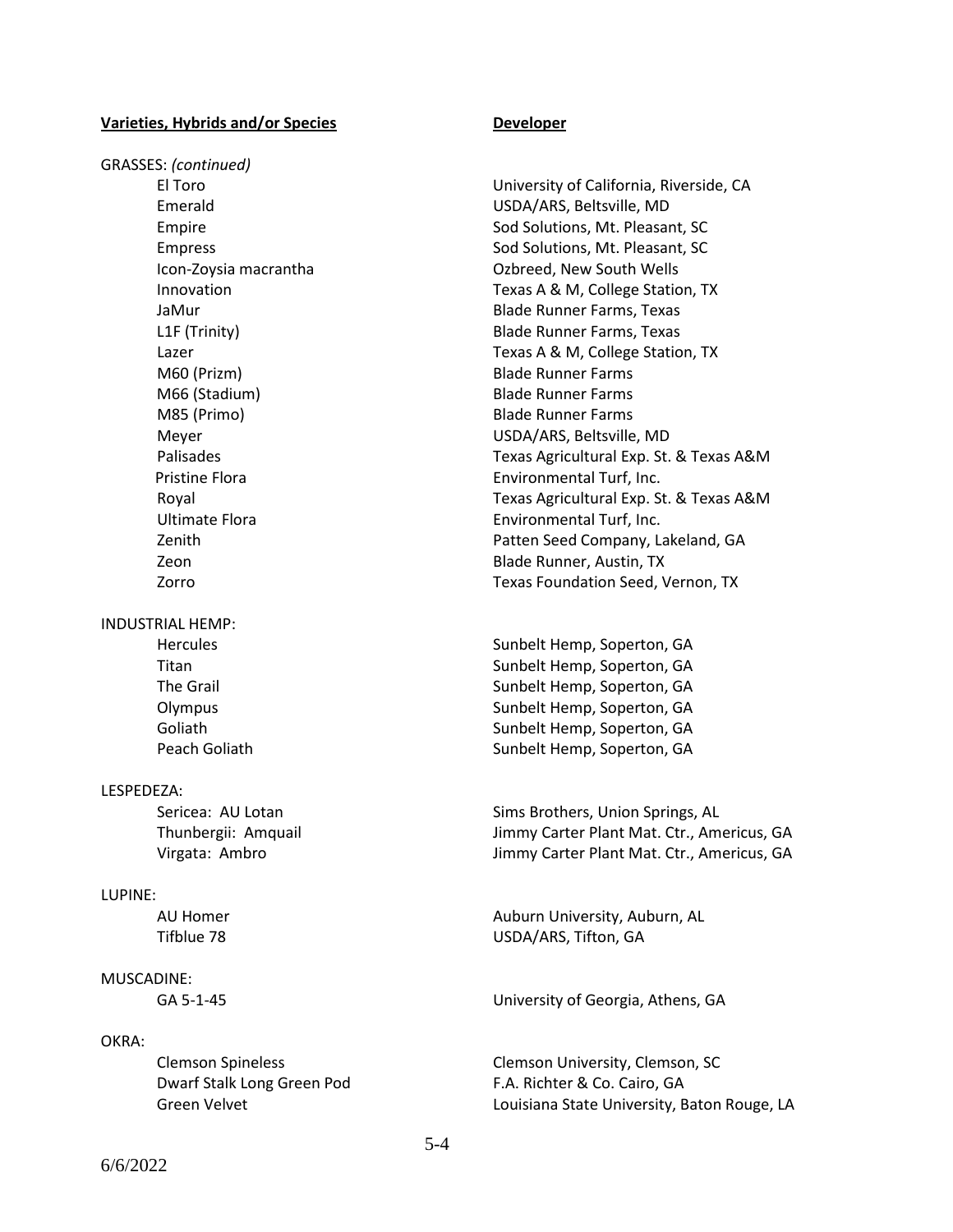### Improved Emerald **Improved Emerald** Joseph Campbell Co., Cairo, GA **Varieties, Hybrids and/or Species Developer**

| PEANUTS:                       |                                                 |
|--------------------------------|-------------------------------------------------|
| Ornamental:                    |                                                 |
| PP <sub>1</sub>                | University of Georgia, Athens, GA               |
| Runner:                        |                                                 |
| 107                            | University of Florida, Gainesville, FL          |
| 297                            | Florida Foundation Seed Producers, Marianna, FL |
| 331                            | Florida Foundation Seed Producers, Marianna, FL |
| 511                            | University of Florida, Gainesville, FL          |
| <b>ACI-198</b>                 | AG Research Consultants, Inc., Sumner, GA       |
| ACI-236                        | AG Research Consultants, Inc., Sumner, GA       |
| <b>ACI-240</b>                 | AG Research Consultants, Inc., Sumner, GA       |
| <b>ACI-243</b>                 | AG Research Consultants, Inc., Sumner, GA       |
| ACI-406                        | AG Research Consultants, Inc., Sumner, GA       |
| <b>ACI-808</b>                 | AG Research Consultants, Inc., Sumner, GA       |
| <b>ACI-883</b>                 | AG Research Consultants, Inc., Sumner, GA       |
| ACI-3321                       | AG Research Consultants, Inc., Sumner, GA       |
| AgraTech 1-1                   | Agratech Seeds Research, Ashburn, GA            |
| AgraTech 201                   | Agratech Seeds Research, Ashburn, GA            |
| AgraTech VC-2                  | Agratech Seeds Research, Ashburn, GA            |
| Andru II                       | University of Florida, Gainesville, FL          |
| Andru 93                       | University of Florida, Gainesville, FL          |
| ANorden                        | University of Florida, Gainesville, FL          |
| $AP-3$                         | University of Florida, Gainesville, FL          |
| AT 108                         | Agratech Seeds Research, Ashburn, GA            |
| AT 120                         | Agratech Seeds Research, Ashburn, GA            |
| AT127                          | Agratech Seeds Research, Ashburn, GA            |
| AT-215                         | Golden Peanut Company, LLC, Ashburn, GA         |
| AT-3081R                       | Agratech Seeds Research, Ashburn, GA            |
| AT-3085R0                      | Golden Peanut Company, LLC Ashburn GA           |
| AU-NPL-17 (AU-17HO)            | Southern Seed Certification Association         |
| C 1805-3-43                    | University of Georgia, Athens, GA               |
| $C-99R$                        | Cargill Hybrid Seed, Aurora, IL                 |
| Carver                         | University of Florida, Gainesville, FL          |
| $DP-1$                         | University of Florida, Gainesville, FL          |
| Florida MDR 98                 | University of Florida, Gainesville, FL          |
| Flavor Runner <sup>™</sup> 458 | Mycogen Plant Sciences, Griffin, GA             |
| Florida-07                     | Florida Agricultural Exp. St., Marianna, FL     |
| Florunner                      | University of Florida, Gainesville, FL          |
| GA142537                       | University of Georgia, Athens, GA               |
| Georgia Bold                   | University of Georgia, Athens, GA               |
| Georgia Green                  | University of Georgia, Athens, GA               |
| Georgia Greener                | University of Georgia, Athens, GA               |
| Georgia Hi-0/L                 | University of Georgia, Athens, GA               |
| Georgia Runner                 | University of Georgia, Athens, GA               |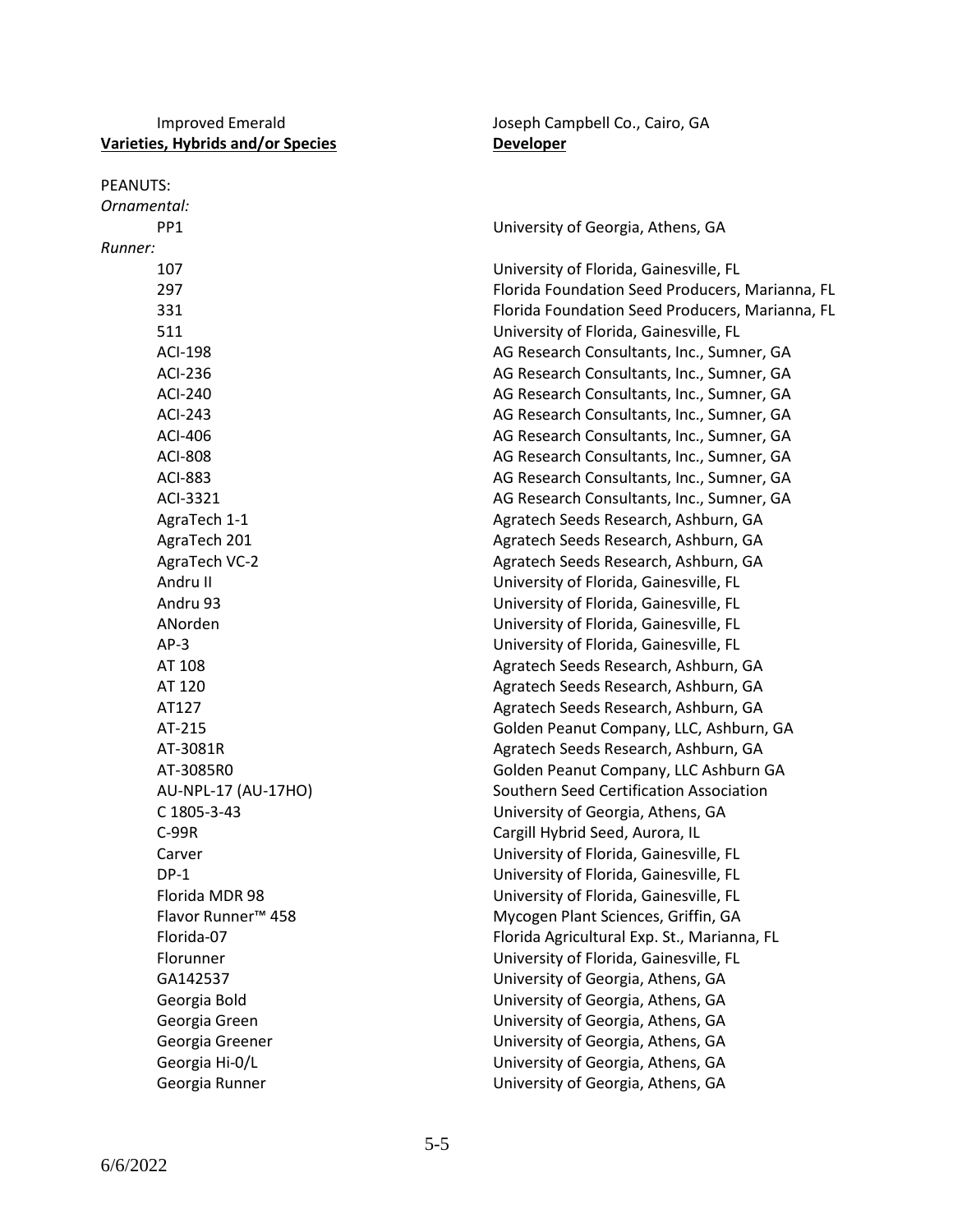PEANUTS: *(continued) Runner: (continued)*

#### *Spanish:*

#### *Valencia:*

Georgia Valencia University of Georgia, Athens, GA Georgia-01R University of Georgia, Athens, GA Georgia-02C University of Georgia, Athens, GA Georgia-03L University of Georgia, Athens, GA Georgia-04S University of Georgia, Athens, GA Georgia-05E University of Georgia, Athens, GA Georgia-06G University of Georgia, Athens, GA Georgia-07W University of Georgia, Athens, GA Georgia-08V University of Georgia, Athens, GA Georgia-09B University of Georgia, Athens, GA Georgia-10T University of Georgia, Athens, GA Georgia-11J Christian Controllery Music University of Georgia, Athens, GA Georgia-12Y University of Georgia, Athens, GA Georgia-13M University of Georgia, Athens, GA Georgia-14N University of Georgia, Athens, GA Georgia-16HO University of Georgia, Athens, GA Georgia-17SP University of Georgia, Athens, GA Georgia-18RU University of Georgia, Athens, GA Georgia-20VHO University of Georgia, Athens, GA Georgia-21GR University of Georgia, Athens, GA Georgia-SP/RKN University of Georgia, Athens, GA GK-7 Agratech Seeds Research, Ashburn, GA GK-7 High Oleic **Agratech Seeds Research, Ashburn, GA** Hull University of Florida, Gainesville, FL Marc I University of Florida, Gainesville, FL McCloud University of Florida, Gainesville, FL Southern Runner University of Florida, Gainesville, FL SunOleic® 97R University of Florida, Gainesville, FL Sunrunner University of Florida, Gainesville, FL TifJumbo University of Georgia, Athens, GA TifNV - High O/L University of Georgia, Athens, GA TifNV - HG University of Georgia, Athens, GA Tifguard University of Georgia, Athens, GA Tifrunner University of Georgia, Athens, GA ViruGard™ Agratech Seeds Research, Ashburn, GA York University of Florida, Gainesville, FL

Pronto Oklahoma State University, Stillwater, OK Spanco Oklahoma State University, Stillwater, OK Tamspan 90 Texas A & M, College Station, TX

Georgia Red Georgia Seed Development Comm., Athens, GA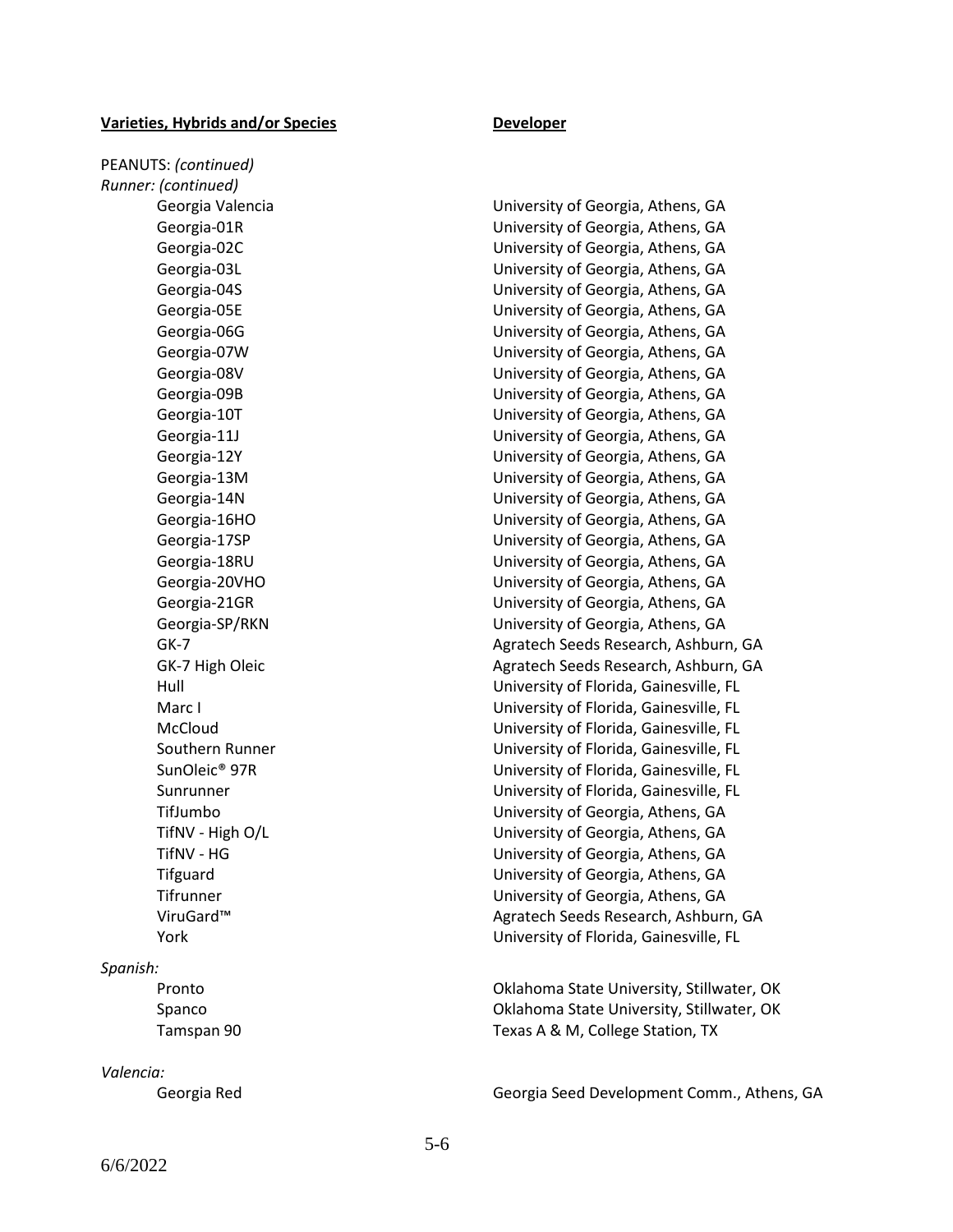PEANUTS: *(continued)*

#### *Virginia:*

#### PECANS:

### SMALL GRAINS:

*Barley:* 

*Oats:*

Cosaque **OECD** 

Georgia-19HP University of Georgia, Athens, GA NC 7 University of North Carolina, Raleigh, NC NC 9 University of North Carolina, Raleigh, NC NC-V11 University of North Carolina, Raleigh, NC VA-C 92R UNC, Raleigh, NC & VPI, Blacksburg, VA VC-1 Agratech Seeds Research, Ashburn, GA

Cunnard University of Georgia, Athens, GA Huffman University of Georgia, Athens, GA GA 00-7-75 University of Georgia, Athens, GA Morrill University of Georgia, Athens, GA (#12) Tanner University of Georgia, Athens, GA Tom University of Georgia, Athens, GA Whiddon University of Georgia, Athens, GA

Callao VA Polytechnic Institute, Blacksburg, VA Clemson 100 Clemson University, Clemson, SC GA Acton University of Georgia, Athens, GA GA Luttrell University of Georgia, Athens, GA Mollybloom University of North Carolina, Raleigh, NC Pamunkey University of Kentucky, Lexington, KY Starling VA Polytechnic Institute, Blacksburg, VA Venus University of Georgia, Athens, GA Wysor VA Polytechnic Institute, Blacksburg, VA

Brooks UNC/NC Agricultural, Raleigh, NC Chapman UF, Gainesville, FL & UGA, Athens, GA Coker 227 Novartis Seeds, Inc. Coker 716 **Novartis Seeds, Inc.** Novartis Seeds, Inc. Coker 820 **Novartis Seeds, Inc.** FL0720 FL0720 FESP / LSU and A&M College Florida 501 University of Florida, Gainesville, FL Florida 502 University of Florida, Gainesville, FL Horizon 201 **FFSP** / LSU and A&M College Horizon 270 **FFSP** / LSU and A&M College Horizon 314 Florida Agricultural Experiment Station / UGA Horizon 321 Florida Agricultural Experiment Station / UGA Horizon 474 Florida Agricultural Experiment Station / UGA Horizon LA976 LSU and A&M College; FL Agricultural Exp Station LA05006 LSU and A&M College; FL Agricultural Exp Station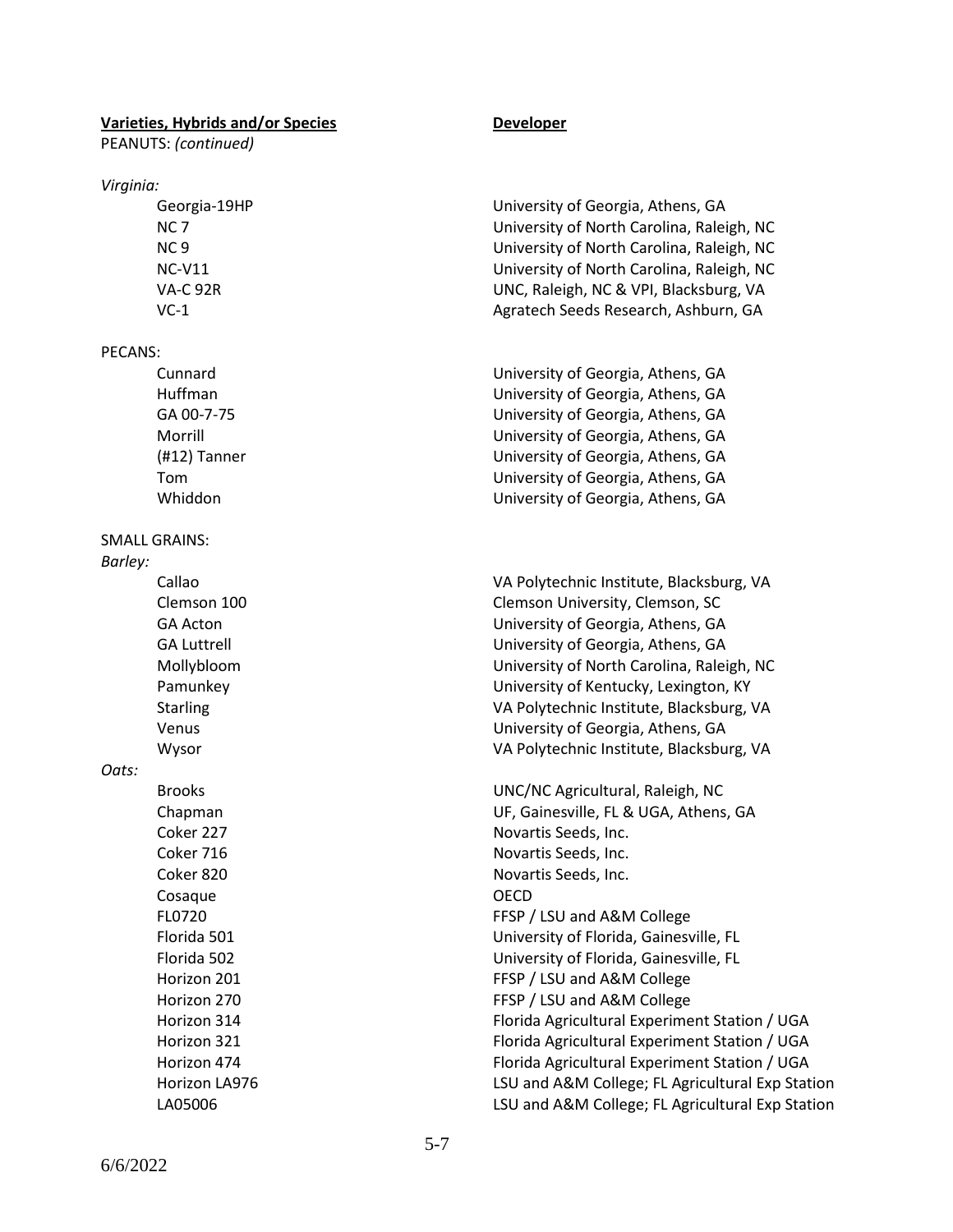# *SMALL GRAINS: (continued) Oats: (continued)* LA9339 LSU and A&M College

#### *Rye:*

#### *Triticale:*

#### *Wheat:*

| 161615LE29270 |
|---------------|
| 161616E392726 |
| 161616LE18272 |
| 161617F82733  |
| 161618E3544   |
| 2010E2914     |
| 2684          |
| 2691          |
| 26R10         |
| 26R12         |
| 26R15         |
| 26R20         |
| 26R24         |
| 26R31         |
| 26R38         |
| 26R41         |

LA99016 LSU and A&M College; FL Agricultural Exp Station Persik SARL, Mons en Pevele, France - OECD Secretariat LA495 Louisiana Agricultural / Terral Seed Company Simpson Clemson University, Clemson, SC Soil Saver **Auburn University, Auburn, AL** 

AGS104 AGSouth Genetics, LLC, Albany, GA FLNF94 Sel University of Florida, Gainesville, FL Florida 401 **Florida** 401 Grazemaster **Florida Seed Company, Cordele, GA** Noble Noble Foundation, Oklahoma Wrens Abruzzi University of Georgia, Athens, GA Wrens 96 University of Georgia, Athens, GA

 Resource Seeds, Inc. University of Florida, Gainesville, FL Florida Foundation Seed Producers, Marianna, FL Resource Seeds, Inc. Northern Agri-Brands, LLC Beagle 82 **UF, Gainesville, FL & UGA, Athens, GA** Monarch Florida Ag. Exp. St. & UGA Research Found. Sunland University of Florida, Gainesville, FL

> 161615LE292708 University of Georgia, Athens, GA 161616E392726 University of Georgia, Athens, GA 15 University of Georgia, Athens, GA University of Georgia, Athens, GA University of Georgia, Athens, GA University of Georgia, Athens, GA Pioneer Hi-Bred, Int., Inc., Des Moines, IA Pioneer Hi-Bred, Int., Inc., Des Moines, IA Pioneer Hi-Bred, Int., Inc., Des Moines, IA Pioneer Hi-Bred, Int., Inc., Des Moines, IA Pioneer Hi-Bred, Int., Inc., Des Moines, IA Pioneer Hi-Bred, Int., Inc., Des Moines, IA Pioneer Hi-Bred, Int., Inc., Des Moines, IA Pioneer Hi-Bred, Int., Inc., Des Moines, IA Pioneer Hi-Bred, Int., Inc., Des Moines, IA Pioneer Hi-Bred, Int., Inc., Des Moines, IA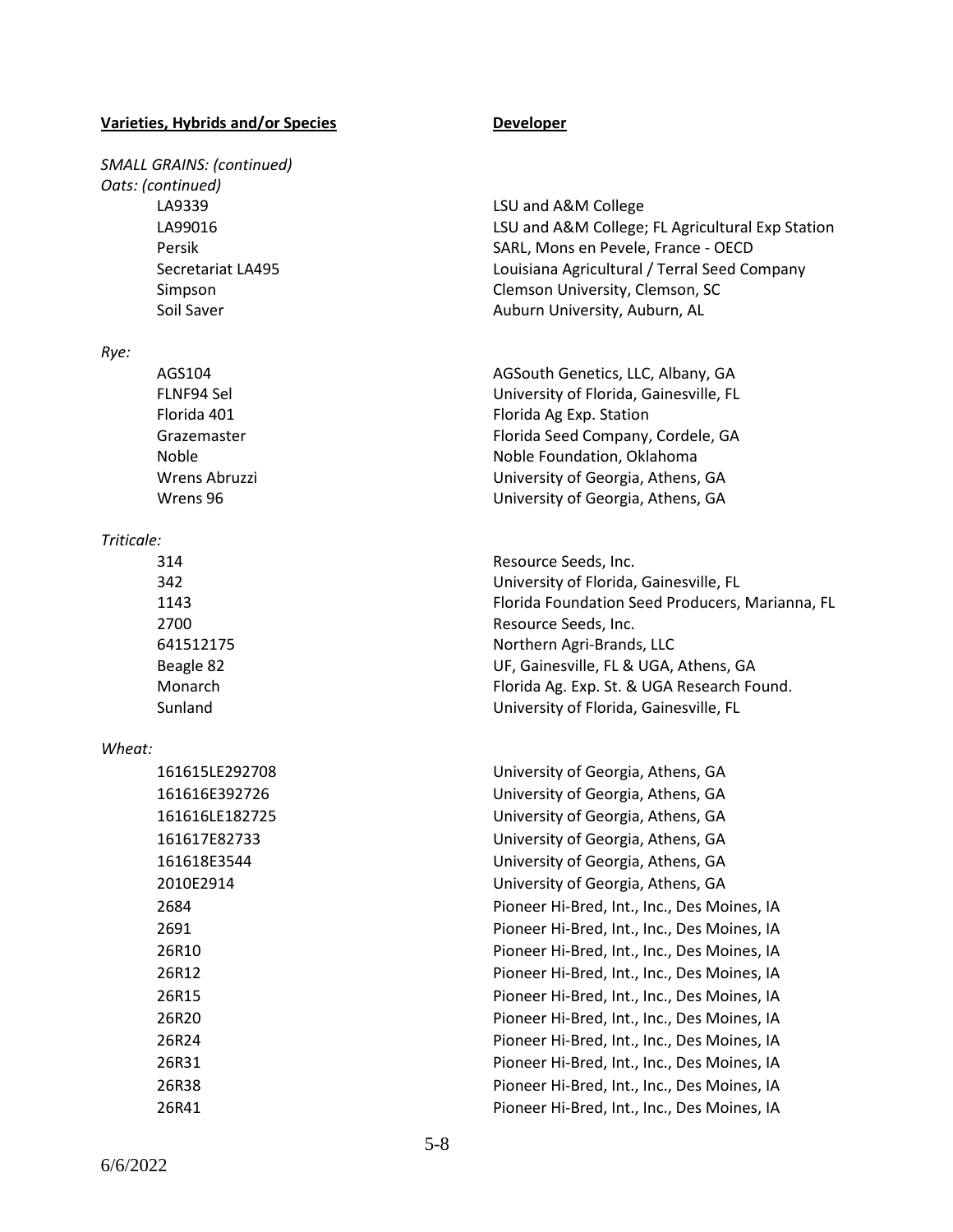| <b>SMALL GRAINS: (continued)</b> |                                               |
|----------------------------------|-----------------------------------------------|
| Wheat: (continued)               |                                               |
| 26R45                            | Pioneer Hi-Bred, Int., Inc., Des Moines, IA   |
| 26R59                            | <b>AOSCA Small Grain Variety Review Board</b> |
| 26R61                            | Pioneer Hi-Bred, Int., Inc., Des Moines, IA   |
| 26R87                            | Pioneer Hi-Bred, Int., Inc., Des Moines, IA   |
| 26R94                            | University of Georgia, Athens, GA             |
| 3120                             | University of Georgia, Athens, GA             |
| 522W                             | University of Georgia, Athens, GA             |
| 5550                             | University of Georgia, Athens, GA             |
| 8641                             | University of Georgia, Athens, GA             |
| 951079-2E31                      | University of Georgia, Athens, GA             |
| 9700                             | Syngenta Seeds, Inc.                          |
| AGS 2000                         | University of Georgia, Athens, GA             |
| AGS 2020                         | University of Georgia, Athens, GA             |
| AGS 2027                         | University of Georgia, Athens, GA             |
| AGS 2031                         | University of Georgia, Athens, GA             |
| AGS 2035                         | University of Georgia, Athens, GA             |
| AGS 2026                         | University of Georgia, Athens, GA             |
| AGS 2055                         | University of Georgia, Athens, GA             |
| AGS 2060                         | Louisiana State University, Baton Rouge, LA   |
| AGS 2485                         | University of Georgia, Athens, GA             |
| AGS CL7                          | University of Georgia, Athens, GA             |
| Arcadia                          | Syngenta Seeds, Inc.                          |
| <b>ATW 270</b>                   | Agratech Seed, Dublin, GA                     |
| <b>Baldwin</b>                   | University of Georgia, Athens, GA             |
| <b>Bayles</b>                    | University of Georgia, Athens, GA             |
| Clemson 201                      | Clemson University, Clemson, SC               |
| <b>Coker 9134</b>                | Northrup King Co., Wilmington, NC             |
| <b>Coker 9152</b>                | Syngenta Seeds, Inc.                          |
| <b>Coker 9543</b>                | Northrup King Co., Wilmington, NC             |
| <b>Coker 9553</b>                | AgriPro Coker, Berthoud, CO                   |
| <b>Coker 9663</b>                | Northrup King Co., Wilmington, NC             |
| <b>Coker 9803</b>                | Northrup King Co., Wilmington, NC             |
| <b>Coker 9835</b>                | Northrup King Co., Wilmington, NC             |
| Crawford                         | University of Georgia, Athens, GA             |
| DK 9318                          | University of Georgia, Athens, GA             |
| Fleming                          | University of Georgia, Athens, GA             |
| Florida 304                      | University of Florida, Gainesville, FL        |
| GA001138-8E36                    | University of Georgia, Athens, GA             |
| GA04434-11E44                    | University of Georgia, Athens, GA             |
| GA06343-13E2                     | University of Georgia, Athens, GA             |
|                                  |                                               |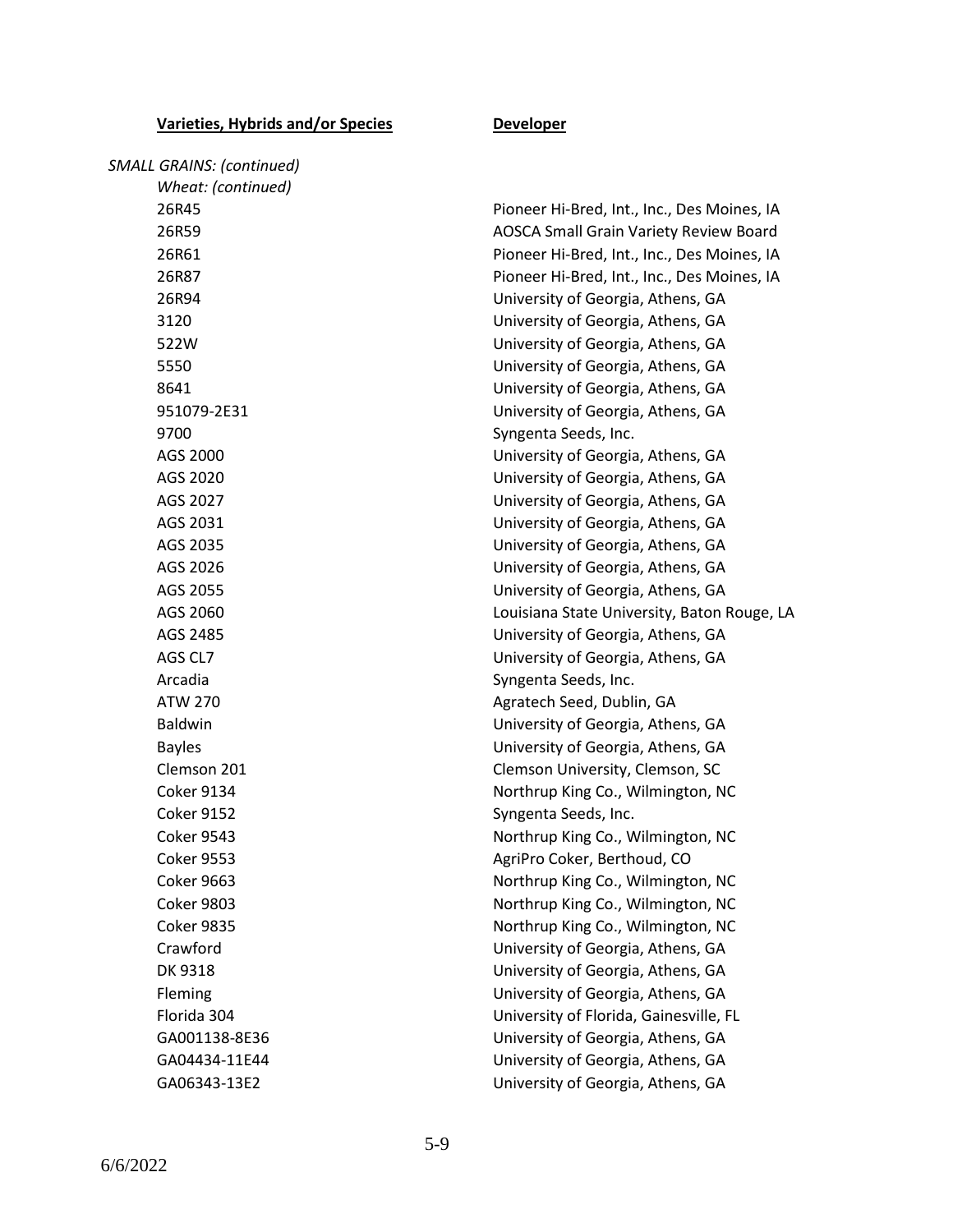*SMALL GRAINS: (continued) Wheat: (continued)* Panola **AgriPro Wheat AgriPro Wheat** 

GA09436-16LE12 University of Georgia, Athens, GA GA10127-18E26 University of Georgia, Athens, GA GA10268-17LE16 University of Georgia, Athens, GA GA17E11 University of Georgia, Athens, GA GA12505B14-18LE23F University of Georgia, Athens, GA GA13LE31 University of Georgia, Athens, GA GA13LE43 University of Georgia, Athens, GA GA14434-12LE28 University of Georgia, Athens, GA GA14E19 University of Georgia, Athens, GA GA14E53 University of Georgia, Athens, GA GA16E55 University of Georgia, Athens, GA GA Andy University of Georgia, Athens, GA GA Gore **GA Gore** University of Georgia, Athens, GA GA JT 141-14E45 University of Georgia, Athens, GA GA-Stuckey University of Georgia, Athens, GA GAMA23-18LE43F University of Georgia, Athens, GA Hunter **AgriPro Seeds, Shawnee Mission, KS** AgriPro Seeds, Shawnee Mission, KS Jackson Virginia Polytechnic Institute, Blacksburg, VA LA02015 Louisiana State University, Baton Rouge, LA LA06146 Louisiana State University, Baton Rouge, LA LA12080-LDH72 Louisiana State University, Baton Rouge, LA LA12275LDH-56 Louisiana State University, Baton Rouge, LA LA15203-LDH112 Louisiana State University, Baton Rouge, LA LA16020 Louisiana State University, Baton Rouge, LA LA754 Louisiana State University, Baton Rouge, LA LA95135 Louisiana State University, Baton Rouge, LA LX65E89 University of Georgia, Athens, GA Magnolia **AgriPro Coker, Berthoud, CO** Mason **Mason** AgriPro Seeds, Shawnee Mission, KS McIntosh UGARF & Florida Agricultural Experiment St. Morey University of Georgia, Athens, GA Oglethorpe University of Georgia, Athens, GA Patton **Matton** HybriTech Seed International Roberts University of Georgia, Athens, GA Saluda Virginia Polytechnic Institute, Blacksburg, VA Savannah **Agripro Seeds, Shawnee Mission, KS** AgriPro Seeds, Shawnee Mission, KS Savoy University of Georgia, Athens, GA Shelby **AgriPro Coker, Berthoud, CO** Stacy University of Georgia, Athens, GA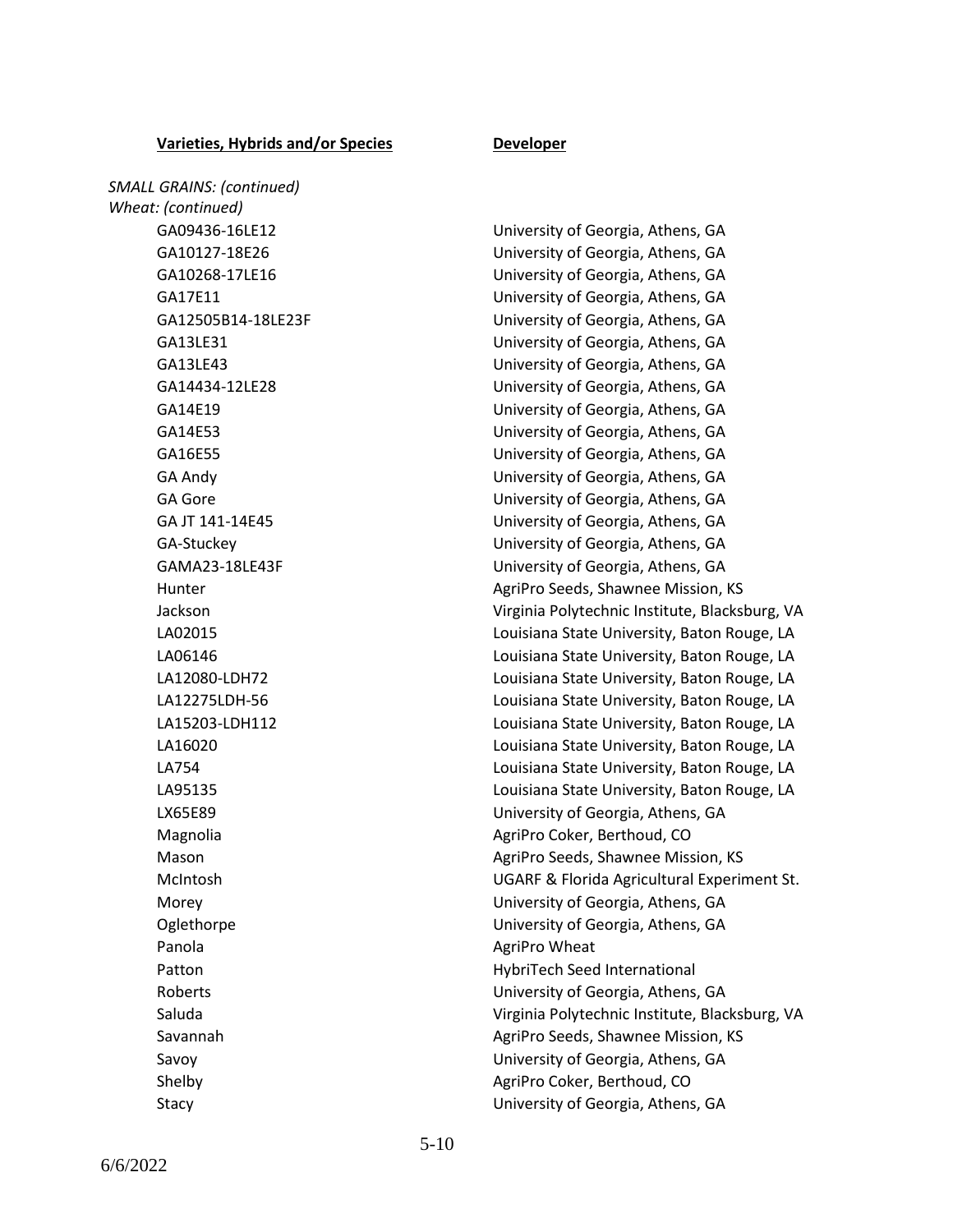*Wheat: (continued)*

SOYBEANS:

SY Cypress Syngenta Participations AG USG 3209 Virginia Tech Intelectual Properties, Inc. USG 3295 University of Georgia, Athens, GA USG 3555 University of Georgia, Athens, GA USG 3592 University of Georgia, Athens, GA USG 3725 UniSouth Genetics, Inc., Nashville, TN Wakefield Virginia Agricultural Experiment Station

AGS 747RR University of Georgia, Athens, GA AGS 758RR University of Georgia, Athens, GA AGS 825RR Clemson University, Clemson, SC Benning University of Georgia, Athens, GA Boggs University of Georgia, Athens, GA Boggs RR University of Georgia, Athens, GA Cobb University of Florida, Gainesville, FL Cook University of Georgia, Athens, GA G00-3209 University of Georgia, Athens, GA G03-1187RR University of Georgia, Athens, GA G04-1618RR University of Georgia, Athens, GA G04-2215RR University of Georgia, Athens, GA G06-3182RR University of Georgia, Athens, GA G 10 PR-56444R2 University of Georgia, Athens, GA G12 PR 54R2 University of Georgia, Athens, GA G12 PR 63R2 University of Georgia, Athens, GA G12 PR 7R2 University of Georgia, Athens, GA G13LL-7 University of Georgia, Athens, GA G13LL-44 University of Georgia, Athens, GA G14-6063 University of Georgia, Athens, GA G15PRLL-953 University of Georgia, Athens, GA G15PRLL-989 University of Georgia, Athens, GA G15PR-340 University of Georgia, Athens, GA G17PR-1207HOLL **CONTACT CONTROLL CONTROLL CONTROLL** University of Georgia, Athens, GA G17PR-1053HOLLR1 University of Georgia, Athens, GA Hagood Clemson University, Clemson, SC Haskell University of Georgia, Athens, GA H 7242 RR University of Georgia, Athens, GA HY 798 University of Georgia, Athens, GA Lamar **Mississippi State, State College, MC** Perrin Clemson University, Clemson, SC Prichard University of Georgia, Athens, GA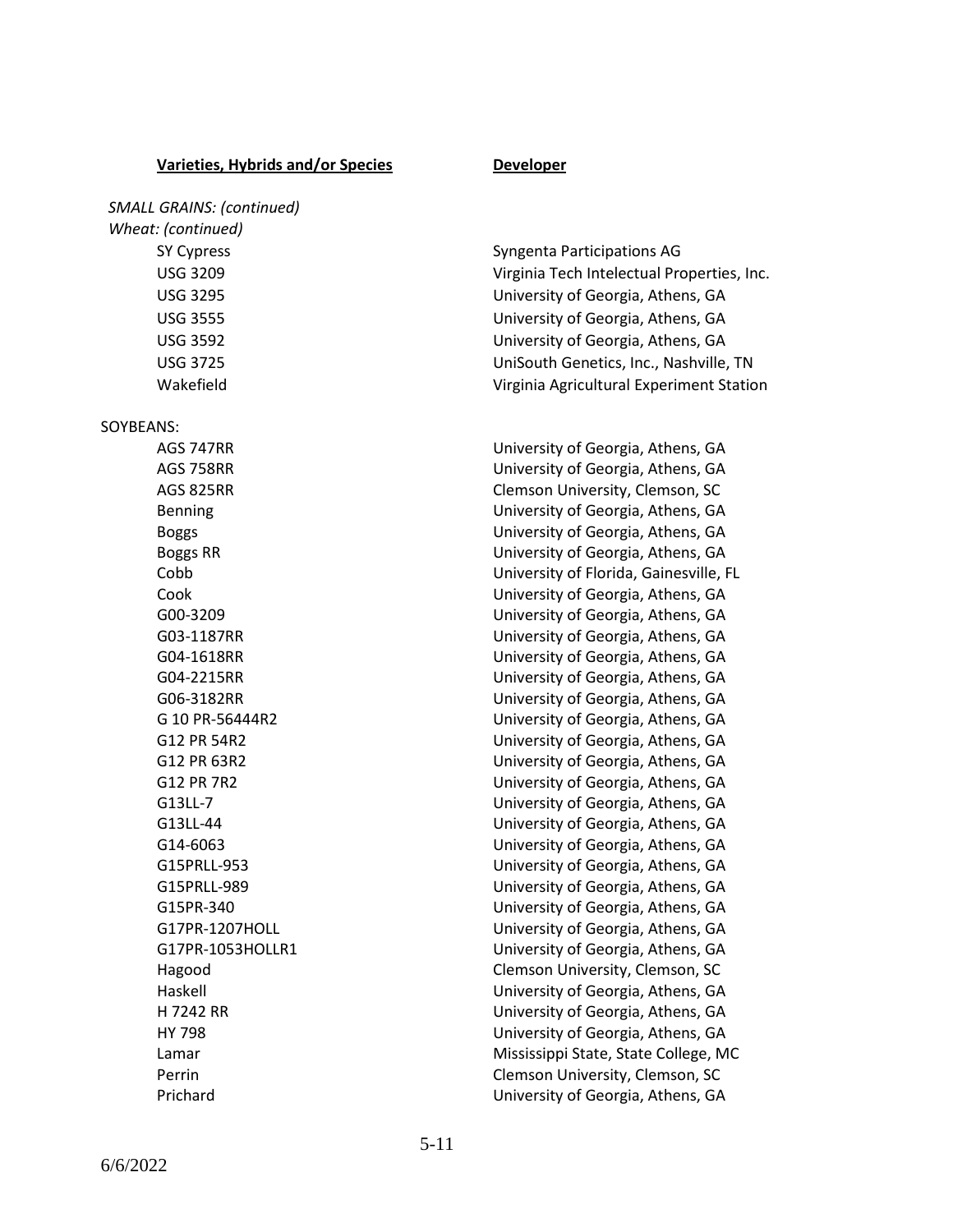*Soybeans: (continued)*

Prichard RR **Network Communist Communist Communist** University of Georgia, Athens, GA Stonewall **Auburn University, Auburn, AL** S75-55 Northrup King Company, Wilmington, NC S80-J2 Novartis Seeds, Inc., Grifton, NC S83-30 Northrup King Company, Wilmington, NC UA 5715GT University of Arkansas, Fayetteville, AR USG 7732nRR University of Georgia, Athens, GA Young University of North Carolina, Raleigh, NC

VELVET BEAN:

Georgia Bush Georgia Bush Contract Contract Contract University of Georgia, Athens, GA